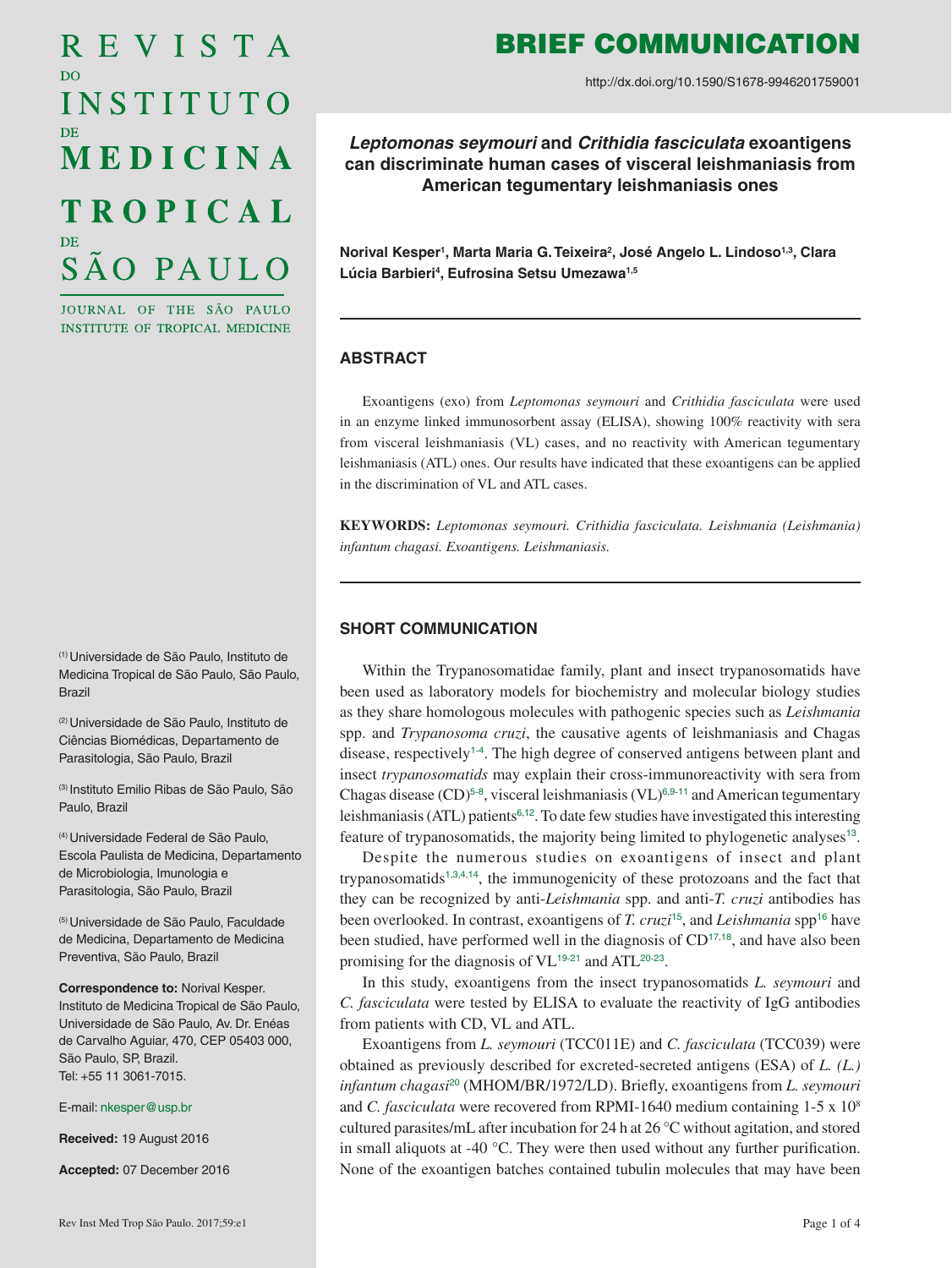released from the lysed parasites, as attested by the absence of reactivity with a monoclonal anti-α tubulin antibody (data not shown). Trypomastigote excreted-secreted antigens (TESA) of *T. cruzi* (Y strain) were obtained as described elsewhere[17](#page-3-12). Alkaline extracts (AEs) from *L. seymouri, C. fasciculata* and *L. (L.) infantum chagasi* promastigotas and *T. cruzi* epimastigotes were prepared as previously described[6](#page-3-3),[18](#page-3-13),[20](#page-3-16). Briefly, the parasite pellets were solubilized in 0.3 N NaOH for 18 h at 4 °C, neutralized with 0.3 N HCl to pH 7-8, and centrifuged at 12,000 g for 1 min. at 4 °C. The protein concentration of the supernatants was quantified (Macro-bicinchoninic acid protein assay reagent kit; Pierce Co, Rockford, USA) and aliquots were stored at -20 °C.

ELISAs were performed as previously described $6,20$  $6,20$  $6,20$ using diluted sera 1:200 and incubated with 4 µg/mL of AEs from the parasites analyzed and with 2 mg/mL of exoantigens from *L. seymouri* and *C. fasciculata*, and 1 mg/mL of ESA from *L. (L.) infantum chagasi* and TESA. Serum samples were recorded as positive or negative based on the cut-off values calculated from the receiver operating characteristics (ROC) for sera collected from 20 healthy blood donors from endemic and non-endemic areas of CD and *Leishmania* spp*.*

One-way analysis of variance with Bonferroni multiple comparison adjustment was used to compare the mean titers from the evaluated antigens and parasites. The results were considered significant when  $p < 0.05$  with a 95% confidence interval. Statistical analyses were performed with the GraphPad Prism 3.0 for Windows (GraphPad Software, USA).

<span id="page-1-2"></span><span id="page-1-1"></span>Figure 1 shows the reactivity of serum IgG antibodies according to the antigenic preparation and results were expressed as the absorbance at 492 nm  $(Abs_{_{492 \text{ nm}}})$ . Data from ELISA-Exo revealed that molecules released from *L. seymouri* and *C. fasciculata* reacted with all of the sera (*n*=30) from patients with active VL, living in the State of *Piauí*, Brazil, whose clinical and diagnostic data had been previously reported<sup>[24](#page-3-18)</sup>, and the reactivity was similar to that obtained with ESA from *L. (L.) infantum chagasi* [\(Fig. 1A](#page-1-0), [Table 1\)](#page-2-1), with no statistical difference between the two tests results (*p* > 0.05), while TESA from *T. cruzi* cross-reacted with only 13% of the sera from VL patients [\(Fig. 1A](#page-1-0), [Table 1\)](#page-2-1). AEs from *L. seymouri*, *C. fasciculata* and *L. (L.) infantum chagasi* reacted with IgG antibodies from 100% of VL cases, with no statistical difference among them  $(p > 0.05)$ , while AE from *T. cruzi* reacted with 93% of VL cases [\(Fig 1B](#page-1-0), [Table 1](#page-2-1)), confirming previously described data<sup>[6](#page-3-3)</sup>.

It is known that antibodies found in VL cases show a high degree of cross-reactivity with antigens of different trypanosome species<sup>[6](#page-3-3),[20](#page-3-16)</sup>. Indeed, several authors found



<span id="page-1-0"></span>**[Figure 1](#page-1-1) -** Box-and-whisker plots of levels of specific IgG antibodies against Exo, ESA, TESA (A) and AE antigens (B) of *L. seymouri*, *C. fasciculata*, *L. (L.) infantum chagasi* and *T. cruzi* expressed as the absorbance at 492 nm (Abs 492 nm) in sera from patients with human visceral leishmaniasis (VL), American tegumentary leishmaniasis (ATL), Chagas disease (CD) and other diseases (OD), as well as in sera from healthy individuals (H). The horizontal line inside the box-whisker plot indicates the median.

<span id="page-1-4"></span><span id="page-1-3"></span>that serological methods for the detection of VL or ATL cases failed to discriminate between VL and ATL, even with the use of species-specific antigens<sup>[12](#page-3-6),[20](#page-3-16),[25](#page-3-19)</sup>. Thirty-two sera from Brazilian ATL patients from the *Instituto de Infectologia Emílio Ribas* in *São Paulo*, presenting with clinical diagnosis, as well as a positive Montenegro skin test and identification of the parasites in either skin or mucosal biopsies showed no reactivity with exoantigens from *L. seymouri* or *C. fasciculata*, while 53% of them reacted with ESA from *L. (L.) infantum chagasi,* a significant statistical difference ( $p < 0.05$ ), and 13% reacted with TESA from *T. cruzi* although titers were lower [\(Fig. 1A](#page-1-0), [Table 1\)](#page-2-1). ATL sera cross-reacted with AE from *L. seymouri* (63%), *C. fasciculata* (56%), *L. (L.) infantum chagasi* (66%) and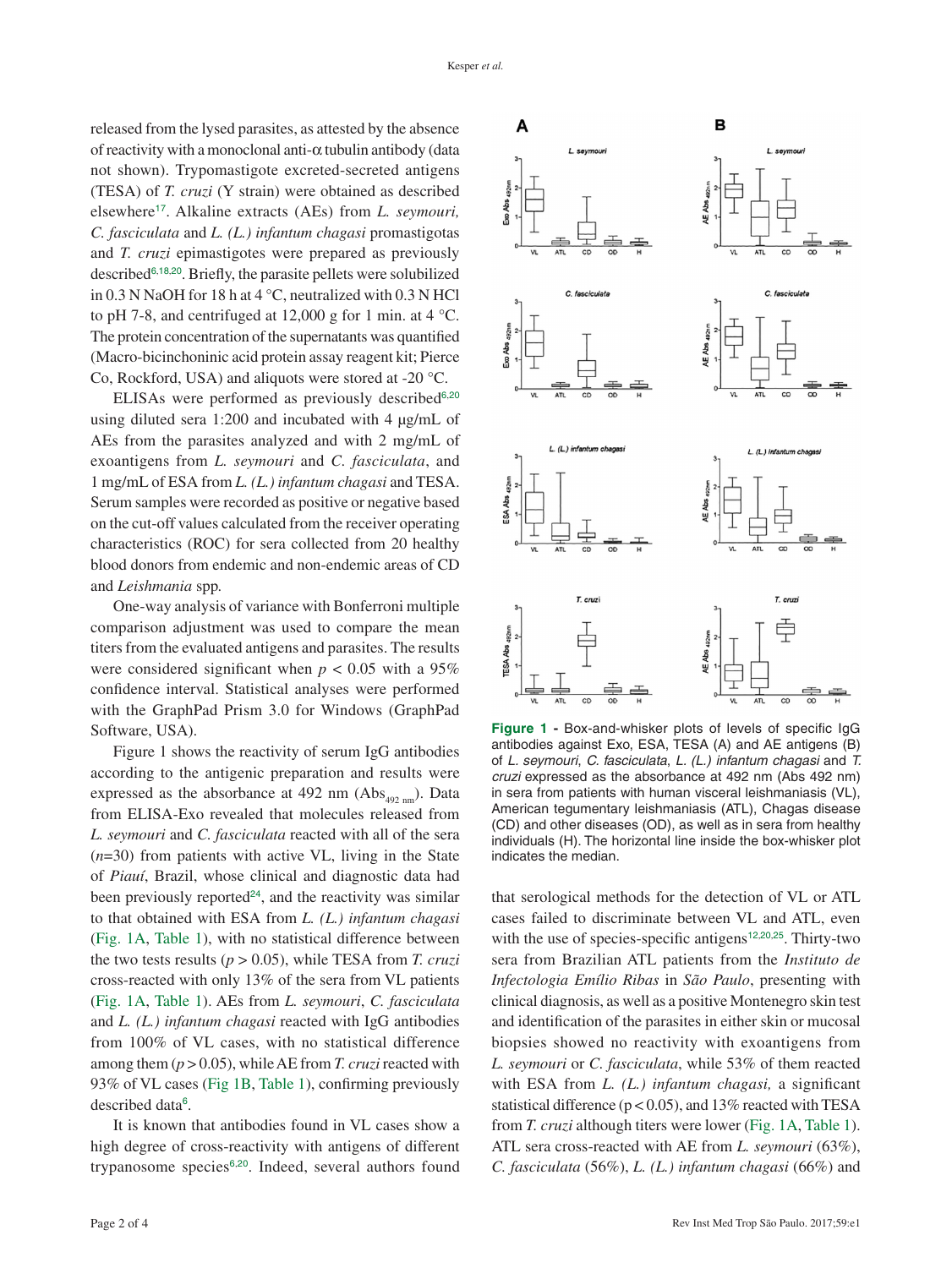| Group      |              | $n$ (%)     |          |                |         |                          |          |             |          |
|------------|--------------|-------------|----------|----------------|---------|--------------------------|----------|-------------|----------|
|            | $\mathsf{n}$ | L. seymouri |          | C. fasciculata |         | L. (L.) infantum chagasi |          | T. cruzi    |          |
|            |              | Exo         | AE       | Exo            | AE      | <b>ESA</b>               | AE       | <b>TESA</b> | AE       |
| VL         | 30           | 30 (100)    | 30 (100) | 30(100)        | 30(100) | 30(100)                  | 30 (100) | 4(13)       | 28 (93)  |
| <b>ATL</b> | 32           | 0           | 20 (63)  | 0              | 18 (56) | 17 (53)                  | 21(66)   | 4(13)       | 19 (77)  |
| <b>CD</b>  | 27           | 15 (56)     | 26 (96)  | 17 (63)        | 26 (96) | 11(41)                   | 27 (100) | 27 (100)    | 27 (100) |
| <b>OD</b>  | 29           | 0           | 0        | 0              | 0       | 0                        | 0        | 0           | 0        |
| H          | 20           | 0           | 0        | 0              | 0       | 0                        | 0        | 0           | 0        |
| cut off    |              | 0.38        | 0.66     | 0.50           | 0.64    | 0.23                     | 0.38     | 0.36        | 0.34     |

<span id="page-2-1"></span>**[Table 1](#page-1-2)** - Number of positive cases (*n*) and percentage of positivity (P%) of human sera from patients with visceral leishmaniasis (VL), American tegumentary leishmaniasis (ATL), Chagas disease (CD) and other diseases (OD), as well as from healthy individuals (H). Sera were tested by ELISA using exoantigens (Exos), ESA, TESA and alkaline extracts (AEs) of *L. seymouri, C. fasciculata, L. (L.) infantum chagasi*, and *T. cruzi.*

*T. cruzi* (77%), with no statistical difference among them (*p* > 0.05) (Fig 1B, Table 1).

In this study, exoantigens from *C. fasciculata* and *L. seymouri* did not exhibit antigenic molecules that react with ATL antibodies, however, it was not possible to determine the *Leishmania* species causing lesions in our casuistic so as to affirm that the results presented herewith could be extended for all species occurring in Brazil. Nonetheless, our results have suggested that these exoantigens may constitute a potential alternative for discriminating between VL and ATL.

Cross-reactivity was evaluated using sera from 27 chronic CD patients whose positivity was confirmed by serology. High reactivity levels were observed with AEs from *L. seymouri* and *C. fasciculata* (96%) and *L. (L.) infantum chagasi* (100%) with no statistical difference among them ( $p > 0.05$ ), while for *T. cruzi* (100%) higher mean titers  $(p < 0.05)$  were detected ([Fig 1B](#page-1-0), [Table 1\)](#page-2-1).

A total of 56% and 63% of these sera were reactive to exoantigens from *L. seymouri* and *C. fasciculata* (p > 0.05); and  $41\%$  with ESA from *L.* (*L.*) infantum chagasi ( $p < 0.05$ ); while reactivity was 100% with TESA [\(Fig. 1A,](#page-1-0) [Table 1\)](#page-2-1).

Despite the cross-reactivity with sera from CD patients, the mean ELISA titers using non-pathogenic trypanosomatid antigens were always lower  $(p < 0.05)$  when compared to the ones from ELISA using *T. cruzi* antigens.

As expected, none of the 29 sera from patients with other diseases (OD), as defined by clinical, epidemiological and serological diagnosis (4 with toxoplasmosis, 4 with malaria, 4 with schistosomiasis, 6 with tuberculosis, 5 with autoimmune diseases (presence of antinuclear antibodies), 3 with histoplasmosis and 3 with toxocariasis, or 20 healthy (H) blood donors, showed cross-reactivity with exoantigens, ESA, TESA or AE antigens [\(Fig. 1A,](#page-1-0) [B](#page-1-0); [Table 1\)](#page-2-1).

This finding represents an advance in the study of

diagnostic techniques for leishmaniasis and it opens up the possibility of using molecules released by *L. seymouri* and *C. fasciculata* in the ELISA format to develop a rapid, accurate and sensitive diagnostic procedure for differentiating between VL and ATL. Moreover, insect trypanosomatids are non-pathogenic to humans and could be used instead of pathogenic *Leishmania* species. The ability to differentiate infection caused by dermotropic *Leishmania* from viscerotropic *Leishmania* in areas where there is an overlap of these parasites, and also the fact that this antigen could be also applied to seroprevalence studies in non-endemic areas for *T. cruzi* are very exciting. However, future accuracy studies in larger populations must be conducted in order to state the real utility of the tested techniques.

### **ACKNOWLEDGMENTS**

This study received approval from the Ethical Committee of Human Research of *Hospital das Clínicas da Faculdade de Medicina da Universidade de São Paulo*, Brazil, under the protocol number 1106/08. This study was part of the academic thesis of Norival Kesper.

#### **FINANCIAL SUPPORT**

This study was supported by grants from LIM48 and LIM49 -HCFMUSP.

### **REFERENCES**

<span id="page-2-0"></span>[1](#page-0-0). Elias CG, Aor AC, Valle RS, D'Avila-Levy CM, Branquinha MH, Santos AL. Cysteine peptidases from *Phytomonas serpens:* biochemical and immunological approaches. FEMS Immunol Med Microbiol. 2009;57:247-56.